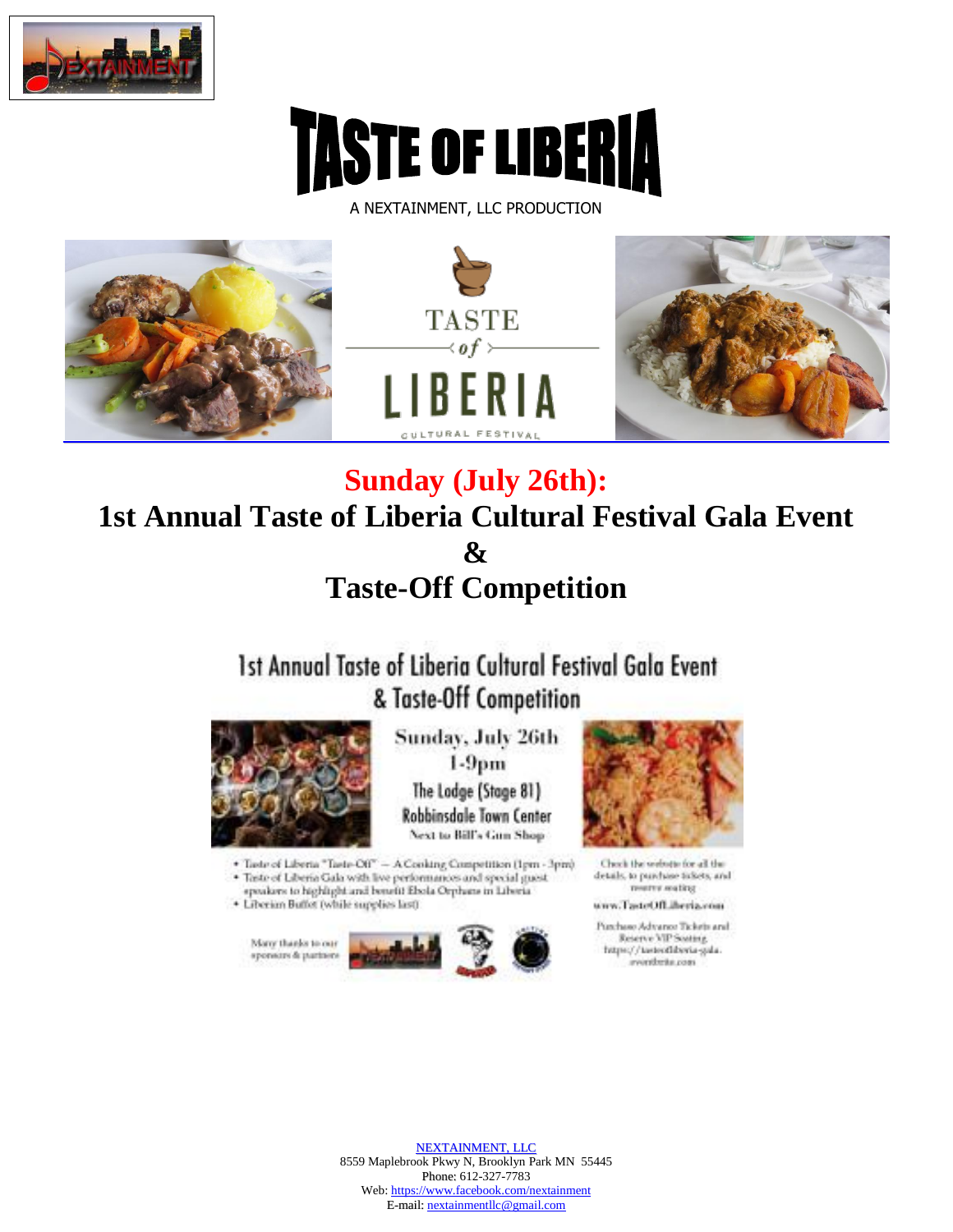

Taste of Liberia's 1st annual Gala Event to celebrate Liberia's independence, food, culture, and tourism. Liberian Taste of Elocha's 1st allingational Event to eclebrate Elocha's independence, 100d, culture, and tourism. Elochan<br>innovative cuisine sampling event, awards ceremony recognizing American and Liberian individuals and organiz pivotal in the Ebola relief effort.

**Host and Red Carpet MC:** [Jazz Maestro](http://www.tasteofliberia.com/festivalevents/jazz-maestro-biography/) **Media Partner:** [FirstWorld TV](http://www.tasteofliberia.com/festivalevents/firstworldtv-biography/) **Catering Partner:** [Vicky's Catering Services](http://www.tasteofliberia.com/festivalevents/victoria-peabody-biography/) **DJ:** DJ Tom

## **Taste-Off Competition**

**Judges**: [Chef Amalia Moreno-Damgaard,](http://www.tasteofliberia.com/festivalevents/amalia-moreno-damgaard-biography/) [Patwin Lawrence,](http://www.tasteofliberia.com/festivalevents/patwin-lawrence-biography/) and [Suzanne Madison](http://www.tasteofliberia.com/festivalevents/suzanne-madison-biography/) **Competitors: [Patricia Soe,](http://www.tasteofliberia.com/festivalevents/patricia-soe-biography/) [Isabel Lucy Zubah,](http://www.tasteofliberia.com/festivalevents/isabel-lucy-zubah-biography/) and [Vicky Peabody](http://www.tasteofliberia.com/festivalevents/victoria-peabody-biography/) 1pm:** Guests arrival/drink reception **1:30pm-2:30pm:** Taste-off competition and judging **2:30pm-3:00pm:** Announcement of winners and Awarding of Prizes **3:00pm-3:30pm:** Intermission and Gala Event Setup

## **1st Annual Taste of Liberia Cultural Festival Gala Event**

**Honorees**: [Global Health Ministries,](http://www.tasteofliberia.com/festivalevents/global-health-ministries-biography/) [Minnesota African Task Force Against Ebola,](http://www.tasteofliberia.com/festivalevents/minnesota-african-task-force-against-ebola-biography/) and [Kou](http://www.tasteofliberia.com/festivalevents/kou-queeglay-farngalo-biography/)  [Queeglay-Farngalo](http://www.tasteofliberia.com/festivalevents/kou-queeglay-farngalo-biography/) **Featured Guest Speaker**: [James Sanigular of Global African Foods](http://www.tasteofliberia.com/festivalevents/james-sanigular-biography/) **3:30pm-3:31pm:** A minute of silence for the victims of the Ebola Epidemic in West Africa, USA, and worldwide **3:31pm-3:35pm:** Introduction and acknowledgment of Honorees and guests by MC **3:35pm-3:45pm:** [Minister Naomi Johnson-](http://www.tasteofliberia.com/festivalevents/minister-naomi-johnson-biography/)Christian Praise Dance **3:45pm-4:15pm:** [Heather Cannon-Winkelman-](http://www.tasteofliberia.com/festivalevents/heather-cannon-winkelman-biography/)A Summary of Uniting Distant Stars Project in Liberia [\(Project-](http://www.unitingdistantstars.com/2015/03/launched-backpacks-for-peace-service.html)[Backpacks for Peace\)](http://www.unitingdistantstars.com/2015/03/launched-backpacks-for-peace-service.html) **4:15pm-4:30pm:** [Titambe West African Dance Ensemble-](http://www.tasteofliberia.com/festivalevents/titambe-west-african-dance-ensemble-biography/)Liberian Cultural Drumming and Dance **4:30pm-5:00pm:** RizeUpMuzikGroup[-M'Press1Love and Ru Bwoy O](http://www.tasteofliberia.com/festivalevents/mpress-1-love-biography/) **5:00pm-6:00pm:** A Taste of Liberia...A Sampling of Liberian food, deserts, and drinks **6:00pm-7:00pm:** Recognition of organizations and individuals instrumental in the Ebola relief efforts in MN/Liberia **--6:00pm-6:20pm:** Recognition of [Minnesota African Task Force Against Ebola](http://www.tasteofliberia.com/festivalevents/minnesota-african-task-force-against-ebola-biography/) **--6:25pm-6:45pm:** Recognition of [Global Health Ministries](http://www.tasteofliberia.com/festivalevents/global-health-ministries-biography/) **--6:50pm-7:00pm:** Recognition of [Kou Queeglay-Farngalo](http://www.tasteofliberia.com/festivalevents/kou-queeglay-farngalo-biography/) **7:05pm-7:10pm:** Innovations in Liberian Food Retailing[-Tashie George of Ifrimarket](http://www.tasteofliberia.com/festivalevents/tashie-george-biography/) **7:10pm-7:30pm:** Keynote Address- [James Sanigular of Global African Foods](http://www.tasteofliberia.com/festivalevents/james-sanigular-biography/) **7:35pm-7:45pm:** Summary of Ebola Orphans relief and profile of organizations in Liberia that will receive funds and food support by [Alhaji Mohamed Bah](http://www.tasteofliberia.com/festivalevents/minnesota-afri…bola-biography/) **7:50pm-8:00pm:** MC-Thank You -- donors, guests and sponsors. A Call to Action & Program Closing Remarks **8:00pm-9:00pm:** Guests networking/drink reception/DJ spinning Liberian and Afrobeats Hits